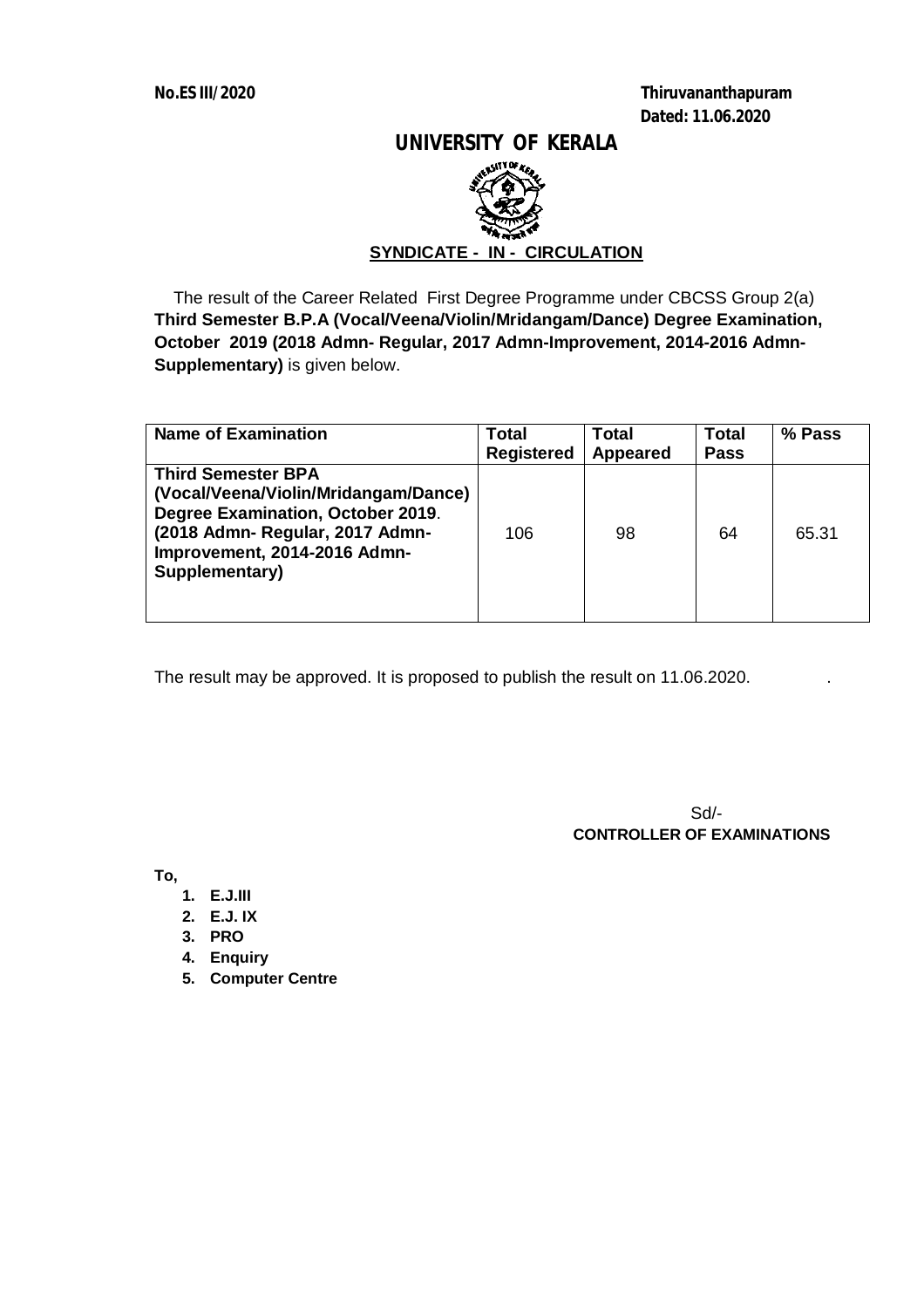

# **UNIVERSITY OF KERALA NOTIFICATION**

- **1.** The following is the provisional list of Register Numbers of the successful candidates of the Career Related First Degree Programme Under CBCSS Group2(a**) Third Semester BPA (Vocal/Veena/Violin/Mridangam/Dance) Degree Examination, October 2019 (2018 Admn- Regular, 2017 Admn-Improvement, 2014-2016 Admn- Supplementary)** as declared by the Board of Examiners.
- 2. For the 2014 admission candidates, successful completion of a semester a student has to score a minimum SCPA of 4.00(E Grade). A minimum of 40% of marks (E Grade) is required for passing a course with a separate minimum of 40%(E Grade) for continuous Evaluation and End Semester Evaluation.
- 3. For 2015 Admission onwards Candidates, a student has to score a minimum 35% marks each for ESE and CE for a course pass. However , 40% in aggregate(CE+ESE) is required for a semester pass.
- 4. The last date for revaluation and scrutiny is **22.06.2020**. Candidates should make use of draftmark list available in the university website for applying for revaluation. Application for scrutiny and revaluation should be submitted online only.

| <b>COURSE CODE</b>           | <b>COURSE</b>                           |
|------------------------------|-----------------------------------------|
| EN 1311.3                    | <b>WRITING AND PRESENTATION SKILLS</b>  |
| VO/VE/VI/MR/DA 1341          | <b>CORE COURSE III(PRACTICAL)</b>       |
| VO/VE/VI/MR/DA 1371          | <b>VOCATIONAL COURSE III(PRACTICAL)</b> |
| VO/VE/VI/MR/DA 1372          | <b>VOCATIONAL COURSE IV</b>             |
| <b>VO/VE/VI/MR/DA 1331.6</b> | <b>COMPLEMENTARY (PRACTICAL)</b>        |

Sd/-

## **CONTROLLER OF EXAMINATIONS**

**University Buildings, Thiruvananthapuram Date :11.06.2020** 

.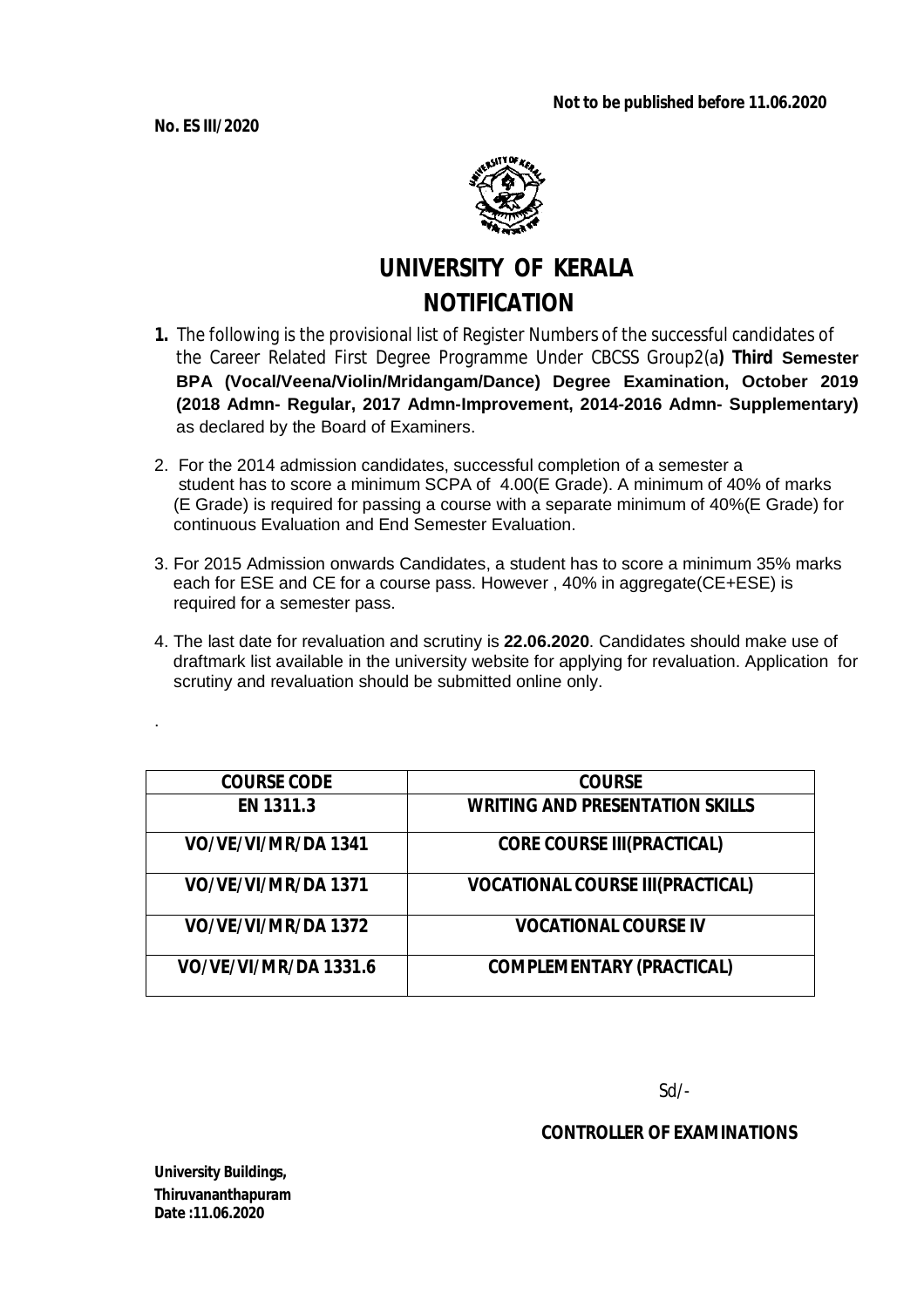# **RESULT OF THE THIRD SEMESTER BPA(VOCAL/VEENA/VIOLIN/MRIDANGAM/DANCE) DEGREE EXAMINATION, OCTOBER 2019**

**(2018 Admn- Regular, 2017 Admn-Improvement, 2014-2016 Admn- Supplementary)**

#### **College Code : 451**

#### **Sree Swathi Thirunal College of Music, Thiruvananthapuram**

#### **BPA - Vocal(142)**

| <u>All Pass (Semester scores given in brackets)</u> |             |                       |                       |  |
|-----------------------------------------------------|-------------|-----------------------|-----------------------|--|
| 18451001(8.33 A)                                    | 003(6.04 C) | 004(5.15 D)           | 005(7.52 B)           |  |
| 006(6.32 C)                                         |             |                       |                       |  |
| 009(5.75 D)                                         | 010(4.62 E) | 011(6.65 C)           | 014(7.35 B)           |  |
| 015(6.74 C)                                         |             |                       |                       |  |
| 016(7.44 B)                                         | 017(5.77 D) | 018(7.43 B)           | 019(7.34 B)           |  |
| 020(6.72 C)                                         |             |                       |                       |  |
| 021(7.17 B)                                         | 022(6.74 C) | 024(6.35 C)           | $026(6.60 \text{ C})$ |  |
| 027(6.85 C)                                         |             |                       |                       |  |
| 032(5.21 D)                                         | 034(7.78 B) | $036(5.67 \text{ D})$ | 042(8.18 A)           |  |
| 17451021(5.74 D)                                    |             |                       |                       |  |
| 026(4.94 E)                                         | 028(4.27 E) | 033(5.40 D)           | 035(5.38 D)           |  |
| 16451001(4.63 E)                                    |             |                       |                       |  |
| 008(4.74 E)                                         | 036(5.58 D) | 15451020(4.95 E)      | 038(5.65 D)           |  |
| 14451006(7.06 B)                                    |             |                       |                       |  |
| 013(6.86 C)                                         |             |                       |                       |  |
| Passed in Parts (Subject codes given in brackets)   |             |                       |                       |  |
| 18451007(45)                                        | 008(2345)   | 013(145)              | 029(2345)             |  |
| 031(2345)                                           |             |                       |                       |  |
| 033(45)                                             | 035(2345)   | 037(4)                | 039(5)                |  |
| 17451029(123)                                       |             |                       |                       |  |
| 034(4)                                              | 16451017(4) |                       |                       |  |
|                                                     |             |                       |                       |  |

#### **BPA - Veena(143)**

|                                                   |                  | All Pass (Semester scores given in brackets) |                |                  |
|---------------------------------------------------|------------------|----------------------------------------------|----------------|------------------|
|                                                   | 18451004(7.09 B) | 006(5.24 D)                                  | $008(4.28)$ E) | 17451005(5.38 D) |
|                                                   | 008(5.52 D)      |                                              |                |                  |
| Passed in Parts (Subject codes given in brackets) |                  |                                              |                |                  |
|                                                   | 18451002(145)    | 007(2345)                                    |                |                  |
|                                                   |                  |                                              |                |                  |

#### **BPA - Violin(147)**

| All Pass (Semester scores given in brackets)      |                  |                       |             |
|---------------------------------------------------|------------------|-----------------------|-------------|
| 18451001(5.82 D)                                  | 003(7.37 B)      | $004(6.64 \text{ C})$ | 005(7.60 B) |
| 006(6.75 C)                                       |                  |                       |             |
| 007(5.79 D)                                       | 17451002(5.27 D) |                       |             |
| Passed in Parts (Subject codes given in brackets) |                  |                       |             |
| 18451002(2345)                                    | 008(145)         |                       |             |
|                                                   |                  |                       |             |